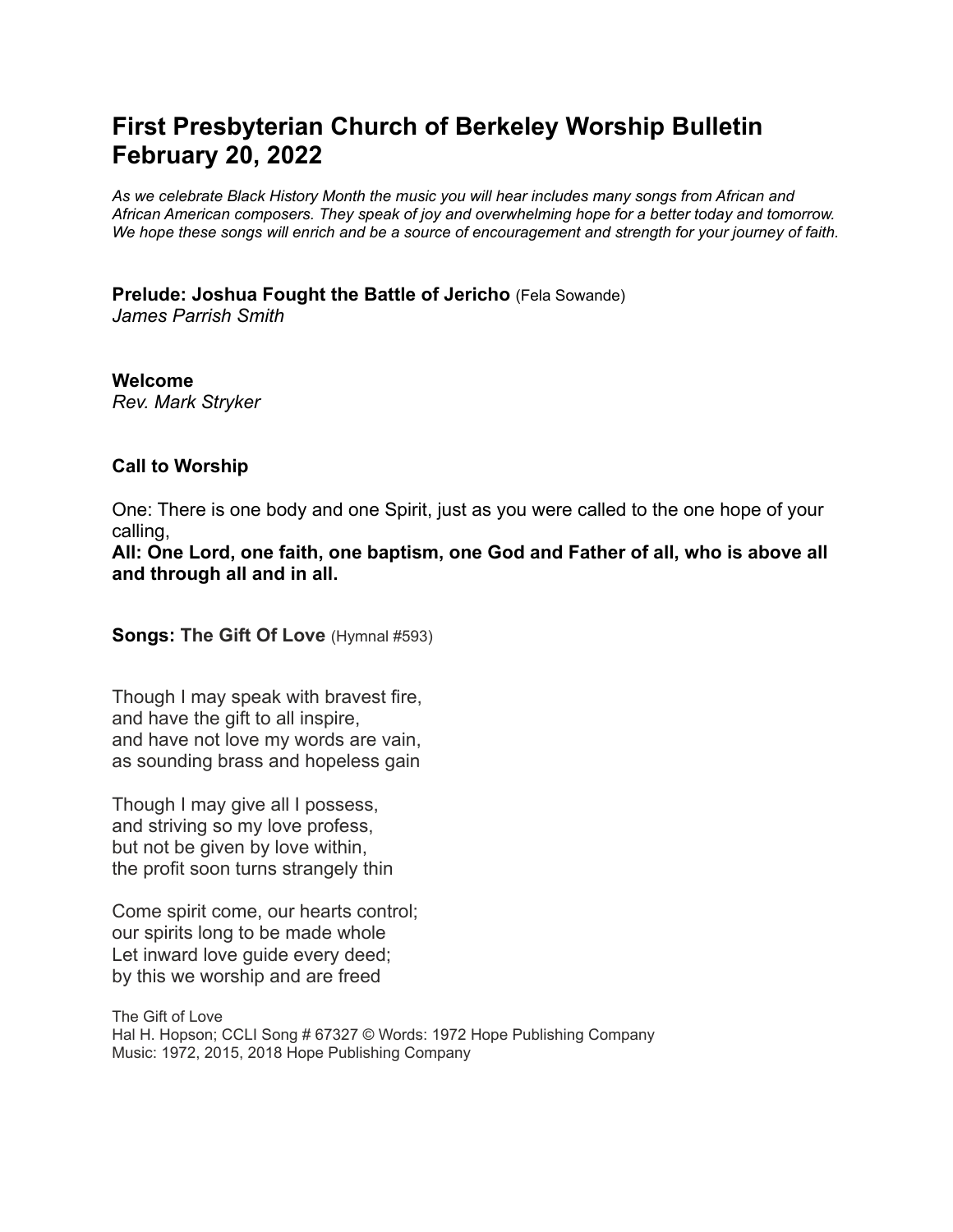### **Prayer of Confession**

*Rev. Mark Stryker*

Merciful God, in baptism your promise forgiveness and new life, making us part of the body of Christ. We confess that we remain preoccupied with ourselves, separated from one another. We cling to destructive habits, hold grudges, and show reluctance to welcome one another. We allow the past to hold us captive.

In your lovingkindness have mercy on us and free us from sin. Fulfill the promises of our baptism so that we may rise to new life and live fully in your grace.

#### **Assurance of Pardon**

One: Friends, believe the good news: **All: In Jesus Christ we are forgiven and are being made whole. Amen.**

#### **Passing the Peace**

One: The peace of Christ be with you. **All: And also with you.**

# **Scripture: 1 Corinthians 14:1-25**

Pursue love and strive for the spiritual gifts, and especially that you may prophesy. For those who speak in a tongue do not speak to other people but to God; for nobody understands them, since they are speaking mysteries in the Spirit. On the other hand, those who prophesy speak to other people for their upbuilding and encouragement and consolation. Those who speak in a tongue build up themselves, but those who prophesy build up the church. Now I would like all of you to speak in tongues, but even more to prophesy. One who prophesies is greater than one who speaks in tongues, unless someone interprets, so that the church may be built up.

Now, brothers and sisters, if I come to you speaking in tongues, how will I benefit you unless I speak to you in some revelation or knowledge or prophecy or teaching? It is the same way with lifeless instruments that produce sound, such as the flute or the harp. If they do not give distinct notes, how will anyone know what is being played? And if the bugle gives an indistinct sound, who will get ready for battle? So with yourselves; if in a tongue you utter speech that is not intelligible, how will anyone know what is being said? For you will be speaking into the air. There are doubtless many different kinds of sounds in the world, and nothing is without sound. If then I do not know the meaning of a sound, I will be a foreigner to the speaker and the speaker a foreigner to me. So with yourselves; since you are eager for spiritual gifts, strive to excel in them for building up the church.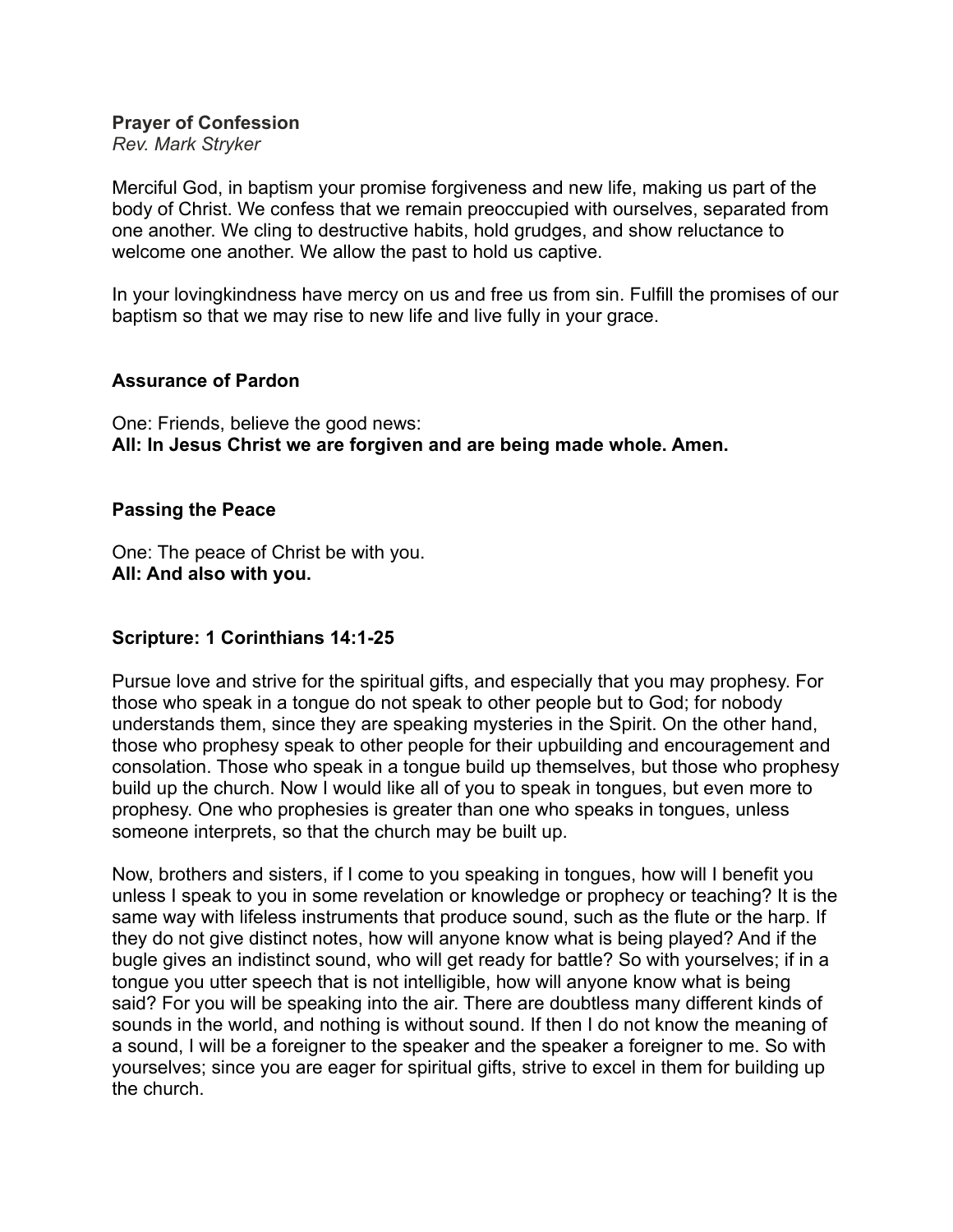Therefore, one who speaks in a tongue should pray for the power to interpret. For if I pray in a tongue, my spirit prays but my mind is unproductive. What should I do then? I will pray with the spirit, but I will pray with the mind also; I will sing praise with the spirit, but I will sing praise with the mind also. Otherwise, if you say a blessing with the spirit, how can anyone in the position of an outsider say the "Amen" to your thanksgiving, since the outsider does not know what you are saying? For you may give thanks well enough, but the other person is not built up. I thank God that I speak in tongues more than all of you; nevertheless, in church I would rather speak five words with my mind, in order to instruct others also, than ten thousand words in a tongue.

Brothers and sisters, do not be children in your thinking; rather, be infants in evil, but in thinking be adults. In the law it is written,

"By people of strange tongues and by the lips of foreigners I will speak to this people; yet even then they will not listen to me,"

says the Lord. Tongues, then, are a sign not for believers but for unbelievers, while prophecy is not for unbelievers but for believers. If, therefore, the whole church comes together and all speak in tongues, and outsiders or unbelievers enter, will they not say that you are out of your mind? But if all prophesy, an unbeliever or outsider who enters is reproved by all and called to account by all. After the secrets of the unbeliever's heart are disclosed, that person will bow down before God and worship him, declaring, "God is really among you."

One: The word of the Lord **All: Thanks be to God**

**Sermon: Prophecies and Tongues** *Rev. Michelle Vecchio-Lyzenga*

**Baby Blessing** *Rosemarie Eichner-Raja*

**Baptism** *Rev. Michelle Vecchio-Lyzenga, Rev. Tom Elson, Phillippe Daniel*

**Lord's Prayer** *Rev. Michelle Vecchio-Lyzenga*